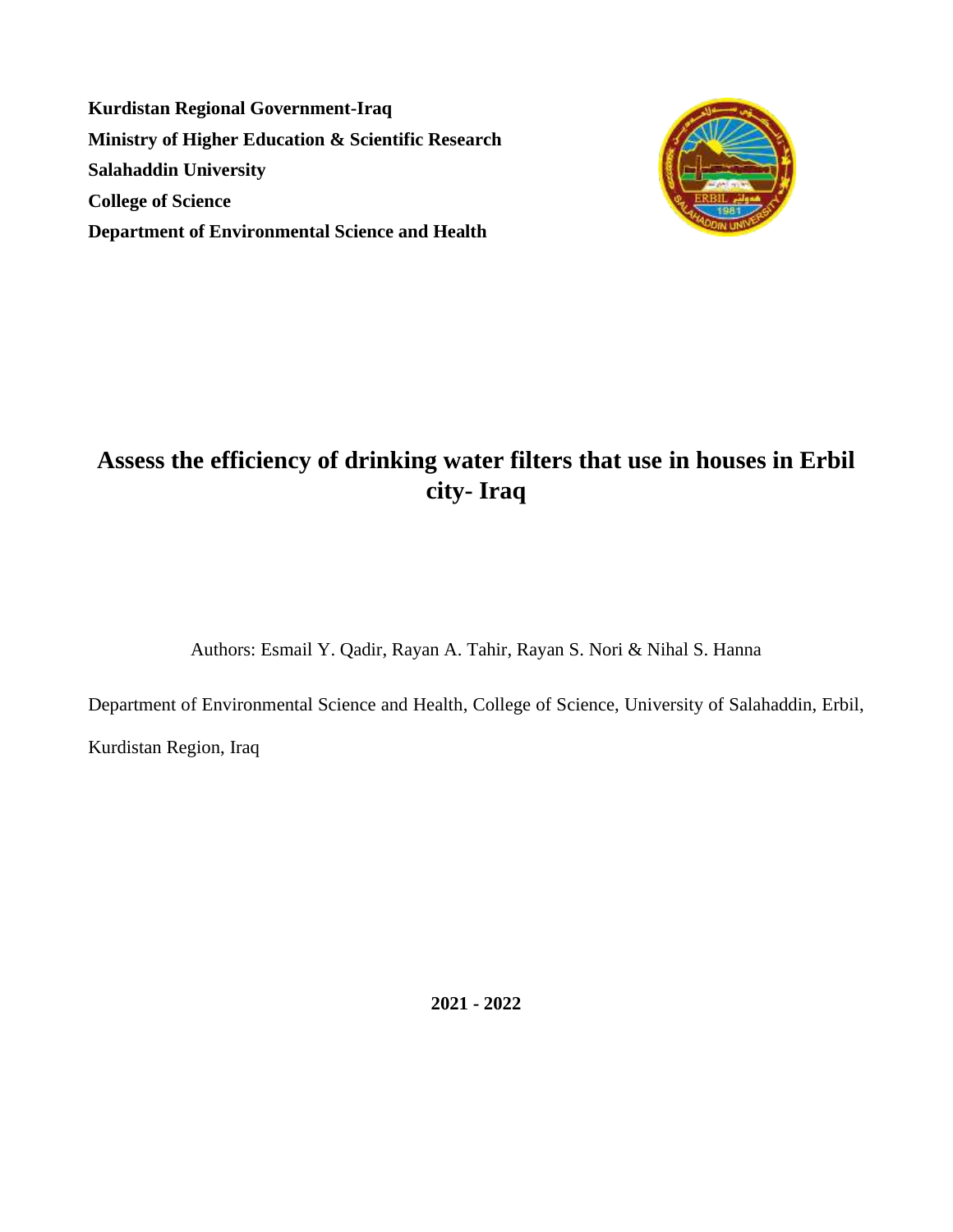# **Assess the efficiency of drinking water filters that use in houses in Erbil city- Iraq**

# **ABSTRACT**

Many people in Erbil city started more than two decades to put special treatment units in their houses to purify water to become safer for drinking uses. One way of classifying water quality is by means of indices, in which a series of parameters analyzed are joined a single value, facilitating the interpretation of extensive lists classification of water quality. The aim of this study was to determine the efficiency of six water treatment units established in houses. Water samples were collected twice, one before and the other after the treatment unit. Each sample was collected with three replications during November and December 2021. Analyzed for Major cations concentration (calcium, magnesium, sodium, and potassium), anions concentration (nitrate and chloride) and hydrogen ion concentration (pH), electrical conductivity (EC), total dissolved solids (TDS), alkalinity, and total hardness by using standard methods. The water quality index values for all raw water sample before and after treatment was good and excellent respectively for drinking purposes. The efficiency of water treatment units ranges from16.25% to 39.78%. Values for major cations, anions, and others chemicals characteristics in the water samples after treatment became lower concentrations than before treatment, likely an indication that these were removed by treatment. According to the guidelines of the world health organization, all of the variables before treatment are safe and suitable for drinking purposes.

**Keywords:** efficiency; drinking water; filter; WQI.

# **1. INTRODUCTION**

The ater is important for the transport of substances; organisms need it to move things around in their bodies (and to move substances in and out of cells). Water is significant for maintaining had terms are linearly in th their bodies (and to move substances in and out of cells). Water is significant for maintaining body temperatures. Finally, it plays a major role in chemical activity in cells. It is essential for the survival of all known forms of life (Al-Ansari, 2013). Water, a prime natural resource and precious national asset form the chief constituent of the ecosystem. Water sources may be mainly in the form of rivers, lakes, glaciers, rainwater, groundwater, etc. Besides the need for water for drinking, water resources play a vital role in various sectors of the economy such as agriculture, livestock production, forestry, industrial activities, hydropower generation, fisheries, and other creative activities. The availability and quality of water either surface or ground, have been deteriorated due to some important factors like increasing population, industrialization, urbanization, etc. (WHO, 2012). Man's utmost concern since the beginning of civilization has been the search for good quality domestic water. One of the world's most challenging environmental problems resulting in the increasing demand for domestic water is the scarcity and search for clean freshwater (Bustanmante *et al.,* 2004). Most of the water is used for drinking, irrigation, and industries, not supporting habitat for natural flora and fauna, but also needs treatment to become suitable for drinking and other purposes (Salem, 2010).

Water quality of any specific area or specific source can be assessed using physical, chemical, and biological parameters. The values of these parameters are harmful to human health if they occurred more than defined limits (WHO, 2012). Therefore, the suitability of water sources for human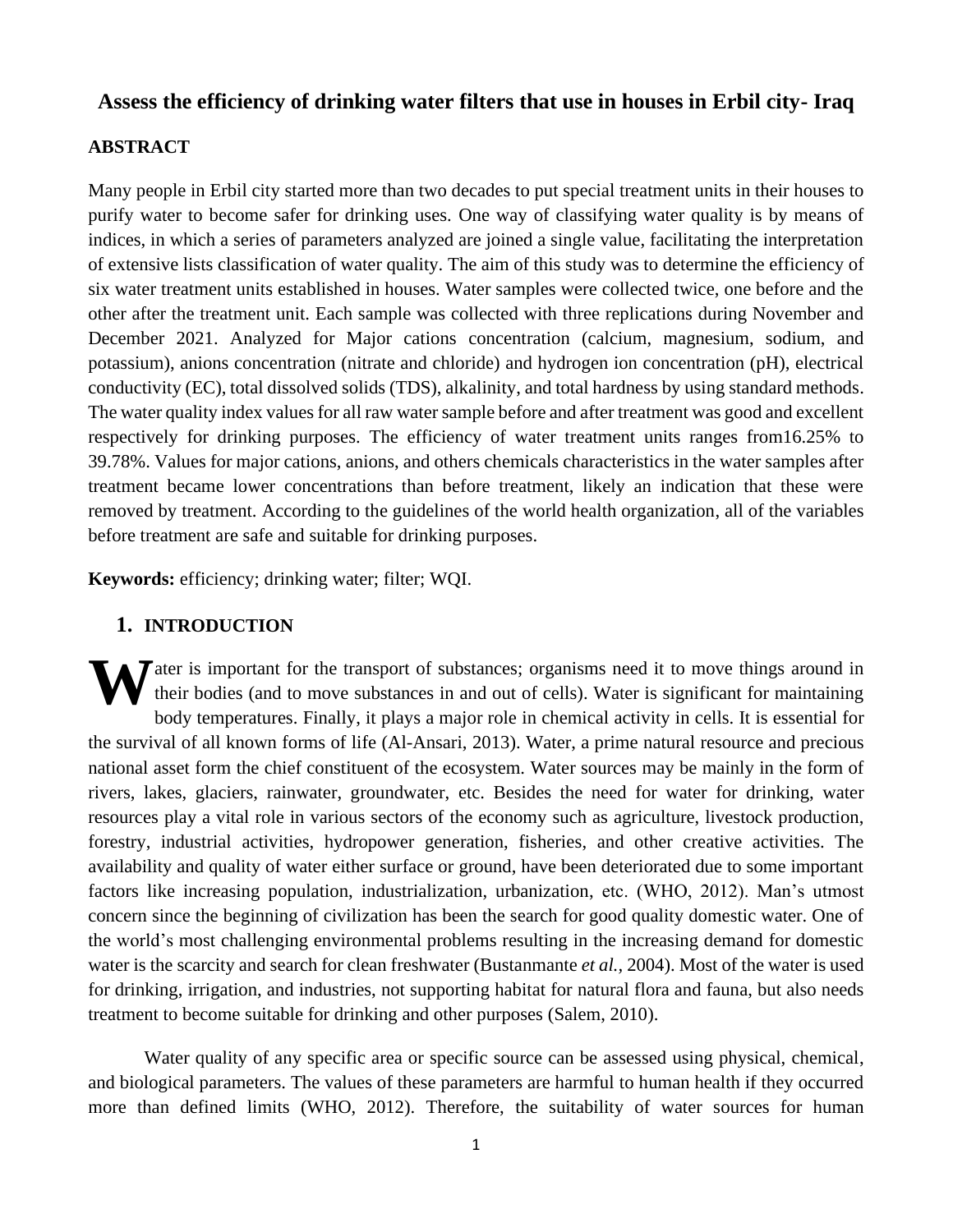consumption has been described in terms of the water quality index (WQI), which is one of the most effective ways to describe the quality of water. WQI utilizes the water quality data and helps in the modification of the policies, which are formulated by various environmental monitoring agencies. It has been realized that the use of individual water quality variables to describe the water quality for the common public is not easily understandable (Bharti and Katyal, 2011; Akoteyon *et al.,* 2011). That's why, WQI can reduce the bulk of the information into a single value to express the data in a simplified and logical form (Babaei Semiromi *et al*., 2011). It takes information from several sources and combines them to develop an overall status of a water system (Karbassi *et al*., 2011; Chowdhury *et al.,* 2012). They increase the understanding ability of highlighted water quality issues by the policymakers as well as for the general public as users of the water resources (Nasirian, 2007). The water quality index (WQI) is one of the most effective tools to communicate information on the quality of water to concerned citizens and policymakers. It, thus, becomes an important parameter for the assessment and management of surface water. WQI is calculated from the point of view of the suitability of surface water for human consumption (Atulegwu and Njoku, 2004). WQI is defined as a rating reflecting the composite influence of different water quality parameters. WQI is calculated from the point of view of the suitability of surface water for human consumption (Jadoon *et al*., 2014). The quality of water sources deteriorates due to point source and non-point source pollution. Point source pollution includes industrial effluents and discharges from municipal wastewater treatment plants while non-point source pollution includes agricultural runoff, seepage of septic tank effluents into groundwater, indiscriminate dumping of wastes into streams, and rivers among others (Deepika, 2015).

Water is essential for maintaining, an adequate food supply and a productive environment for the human population, animals, plants, and microbes worldwide (Cunningham and Saigo, 2001). Population and economics grow, accompanied by increased water use, will not only severely reduce water availability per person but also create stress biodiversity in the entire global ecosystem (Graham *et al*., 2006). Rivers are used as sites for the disposal of refuse, human sewage, and wastewaters from kitchens, abattoirs, and industries. Streams and rivers running through areas of significant human influence such as farms, cities, and industrial locations are therefore prone to pollution (Adewoye, 2010).

Drinking water supplies have a long history of being infected by a wide spectrum of microbes. Therefore, the primary goal of water quality management from a health perspective is to ensure that consumers are not exposed to pathogens that cause disease. Protection of water sources and treatment of water supplies have greatly reduced the incidence of these diseases in developed countries. Therefore, testing the source of water is necessary, especially when there is no water treatment. This is useful as a result of the failure of the treatment process or as a part of an investigation of a serious water-borne disease outbreak (WHO, 2003). This study aims to calculate the WQI for tap and filtered water and determine the efficiency of six drinking water filters present in houses in Erbil city.

## **2. MATERIALS AND METHODS**

# **2.1. Description of the Studied Area**

Erbil is the capital of the Kurdistan region of Iraq it is situated almost at the center of the region. Erbil covers about 18170 square kilometers. Its boundaries extended from longitude  $43^{\circ}$  15 $^-$  E to  $45^{\circ}$  14 $^-$  E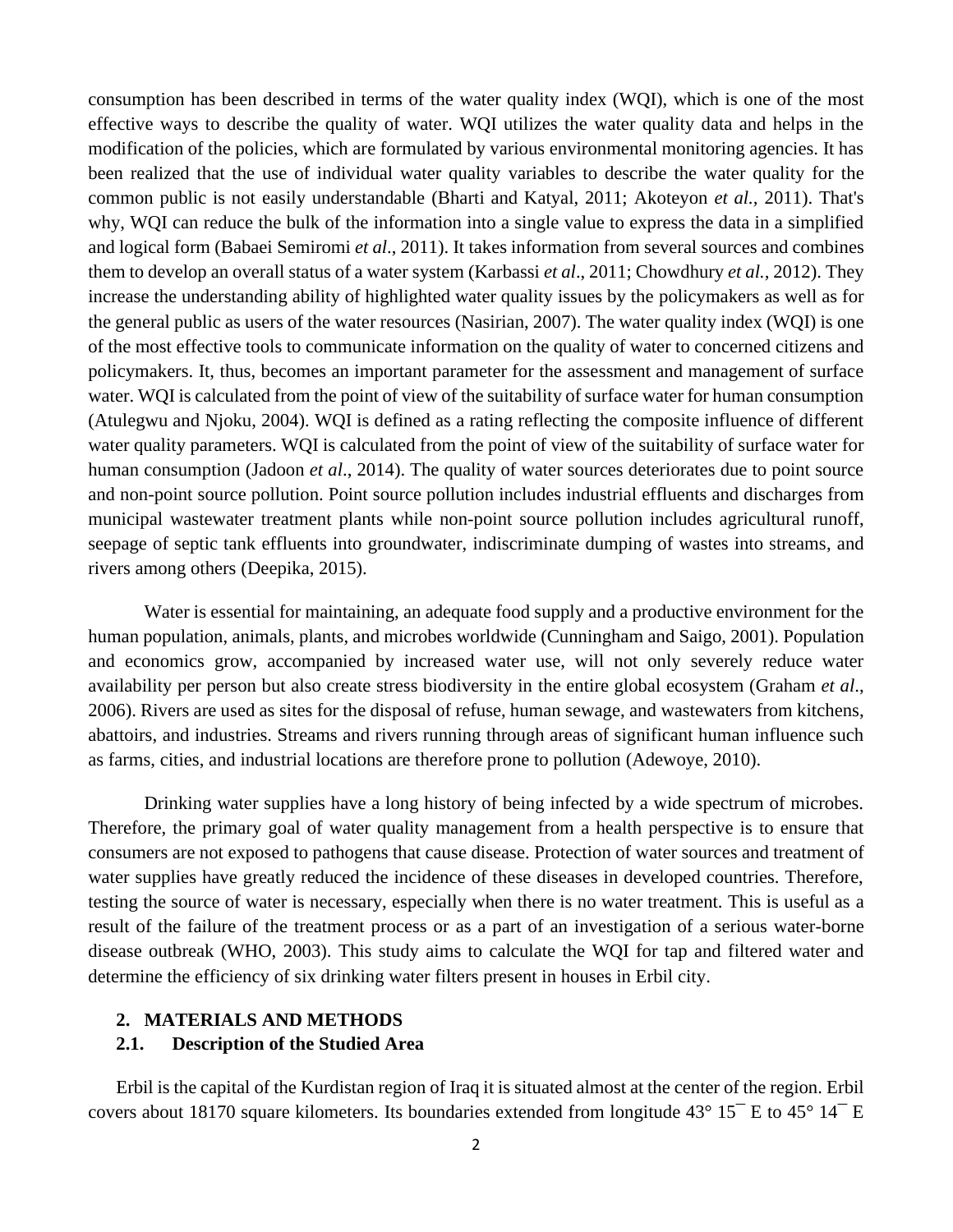and from latitude 35° 27<sup> $-$ </sup> N to 37° 24<sup> $-$ </sup> N. and they are a large hydrological basin, this area bordered by the Great Zab River in the northwest side and Lesser Zab River in the southeast side, which formed from melting of snow in the winter season and spring sources in the summer season. The aquifer underneath Erbil city is recharged by an excess of rainfall and recently Erbil city is undergone heavy groundwater draft (Guest, 1966). The climate is most closely to Irano–Turanian type and the annual rainfall may exceed 1000 mm while the average rainfall in Erbil city is 440 mm. Erbil city is currently served by two types of water resources (Barznii and Ganjo, 2014). The figure below shows the locations of the studied waters.



**Figure 1: Map of studied sites (Google earth, 2021).**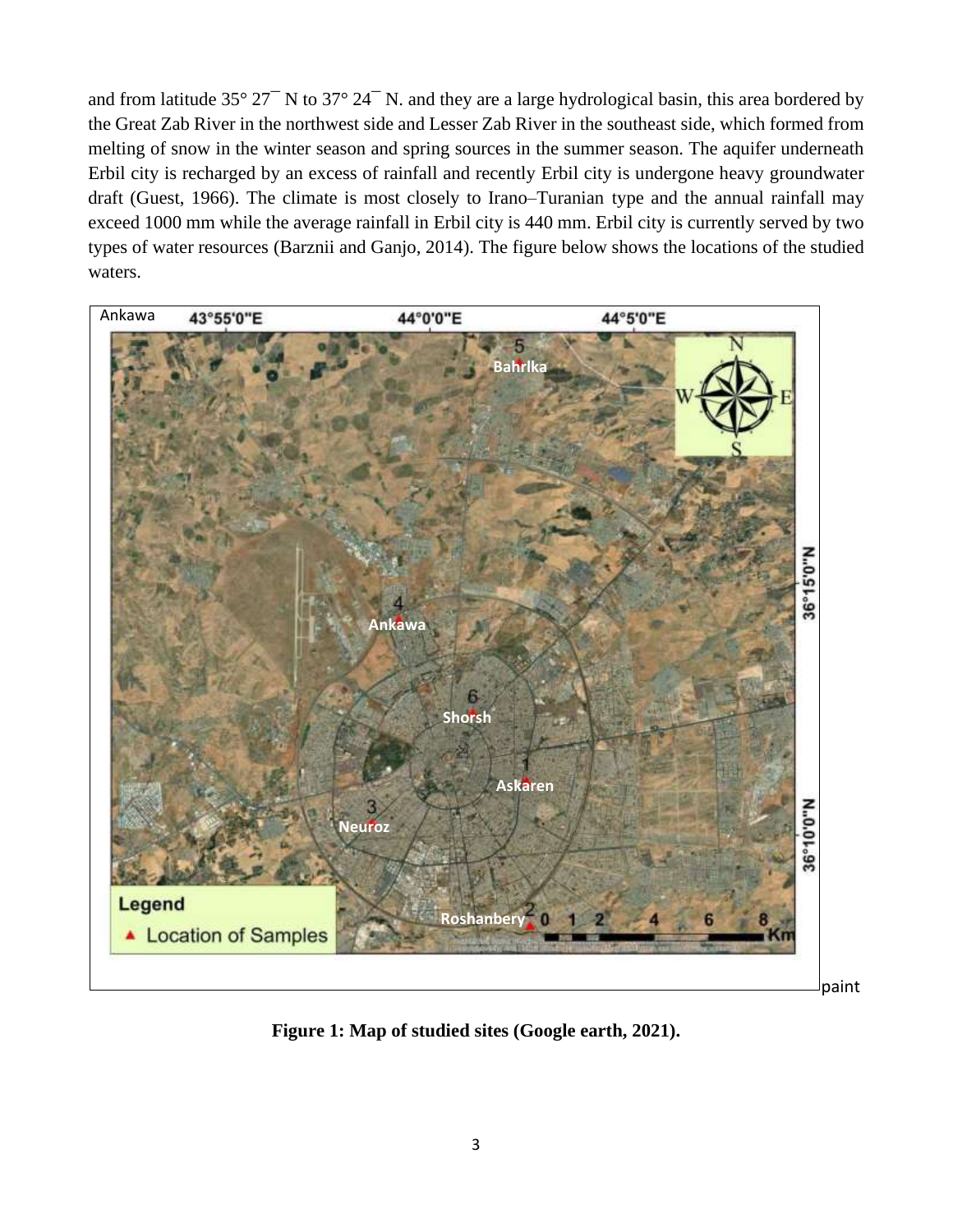#### **2.2. Sample collection and analytical methods**

Water samples from six houses located at Erbil city were collected once for physical and chemical analysis during November and December 2021. From each house, the sample of tap water and filtered water (R O Water Purifier) was collected with three replications during the period of the study. The following water quality parameters were determined which were chosen as the major indicators namely Potential of Hydrogen Ion (pH), Electrical Conductivity (EC), Total Dissolved Solids (TDS), total alkalinity, total hardness, calcium, magnesium, sodium, potassium, chloride, and nitrate. The water samples were analyzed following methods outlined in the Standard Method for Examination of Water and Wastewater (APHA, 2012).

#### **2.3. Water Quality Index**

For the calculation of the water quality index, eleven important parameters were chosen. The calculation and formulation of WQI involved the following steps (Table 1):

1- In the first step, each of the eleven parameters has been assigned a weight (AWS) ranging from 1 to 5 depending on (Yogendra andtaiah, 2008).

2- In the second step, the relative weight (Rw) was calculated by using the equation below:

$$
Rw = \frac{AWi}{\sum_{i=1}^{n} AWi}
$$

*Where:* 

 $Rw =$ is the relative weight

*AWS* =the assigned weight of each parameter

*n*= the number of parameters

3- In the third step, a quality rating scale (Qi) for all the parameters except pH and DO was assigned.

$$
Qi = \frac{Ci}{Si} \times 100
$$

While, the quality rating for pH or  $DO(Q_{, DO})$  was calculated based on,

$$
Q\ pH, DO=\frac{Ci-Vi}{Si-Vi}\times 100
$$

Where: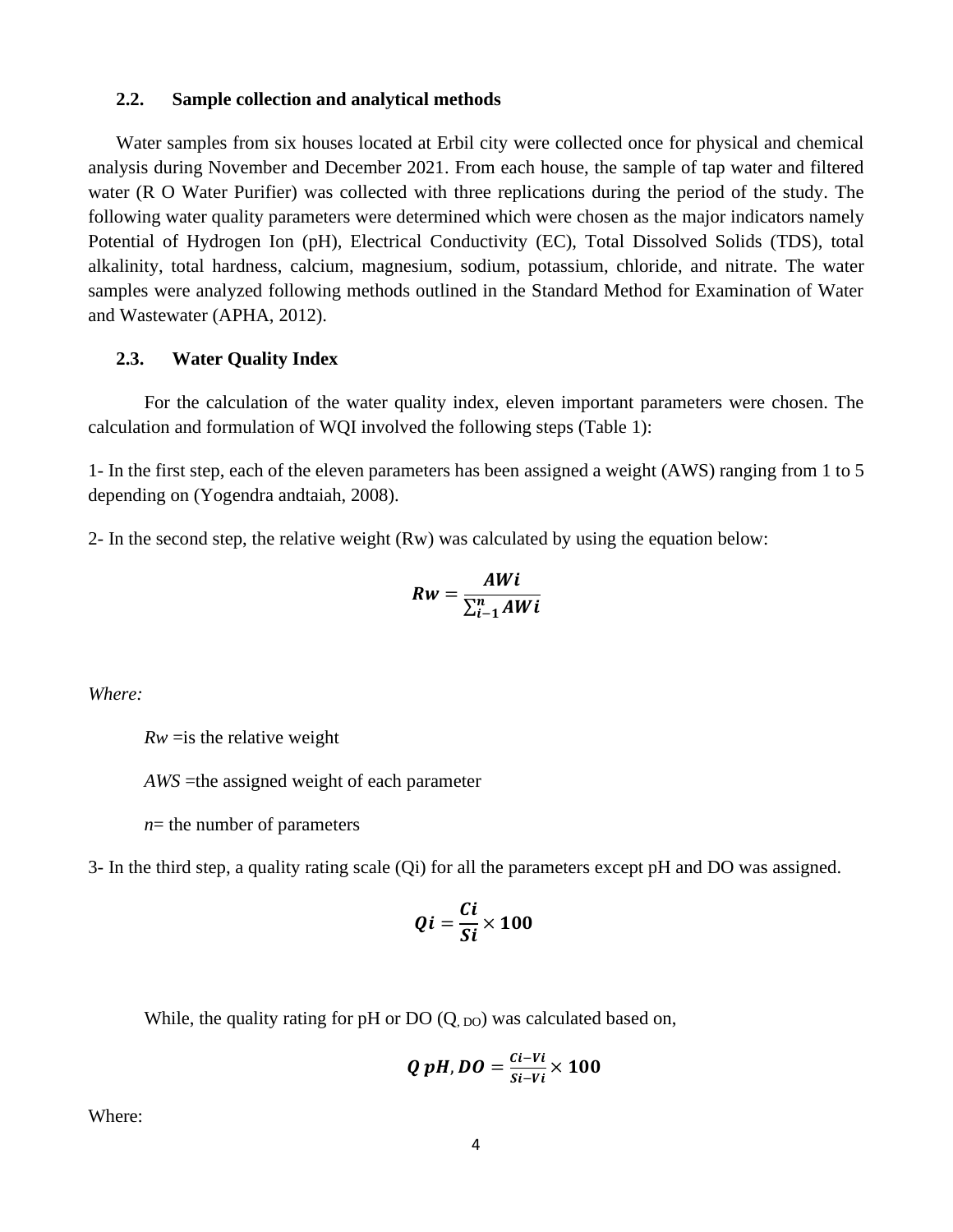$Qi =$ the quality rating

 $Ci$  = value of the water quality parameter obtained from the laboratory analysis

 $Si$  = value of the water quality parameter obtained from recommended WHO (2003)

 $Vi$  = the ideal value which is considered as 7 for pH and 14.6 for DO (Table 1).

The sub-indices (SI) were first calculated for each parameter, and then used to compute the WQI as in the following equations:

$$
SI = Q_i \times W_i
$$

$$
WQI = \Sigma SI
$$

Finally, the overall Water Quality Index was calculated by aggregating the quality rating with the relative weight linearly. The waters were classified according to Raakthe rishnaiah, *et al.* (2009) (Table 2).

| <b>Parameters</b> | Unit       | <b>WQS</b>  | Wi             | <b>RW</b>        | Qi                         |
|-------------------|------------|-------------|----------------|------------------|----------------------------|
| pH                | mg/L       | $6.5 - 8.5$ | $\overline{4}$ | $AWi/\sum AWi$   | $(Ci-Vi)/(Si-Vi)\times100$ |
| EC                | $\mu$ S/cm | 1000        | 3              | $AWi/\sum AWi$   | $Ci/Si\times100$           |
| <b>TDS</b>        | mg/L       | 500         | 3              | $AWS/\Sigma AWS$ | $Ci/Si\times100$           |
| Alkalinity        | mgCaCO3/L  | 200         | $\mathbf{1}$   | $AWi/\sum AWi$   | $Ci/Si\times100$           |
| T. hardness       | mgCaCO3/L  | 200         | $\overline{2}$ | $AWi/\sum AWi$   | $Ci/Si\times100$           |
| Calcium           | mg/L       | 100         | $\overline{2}$ | $AWi/\sum AWi$   | $Ci/Si\times100$           |
| Magnesium         | mg/L       | 30          | $\overline{2}$ | $AWi/\sum AWi$   | $Ci/Si\times100$           |
| Sodium            | mg/L       | 200         | $\mathbf{1}$   | AWi/ <i>YAWi</i> | $Ci/Si\times100$           |
| Potassium         | mg/L       | 10          | $\mathbf{1}$   | AWi/ <i>YAWi</i> | $Ci/Si\times100$           |
| Chloride          | mg/L       | 250         | $\overline{2}$ | $AWi/\sum AWi$   | $Ci/Si\times100$           |
| Nitrate           | mg/L       | 50          | 5              | $AWi/\sum AWi$   | $Ci/Si\times100$           |

**Table 1: Calculation of WQI for drinking purposes at the studied sites.**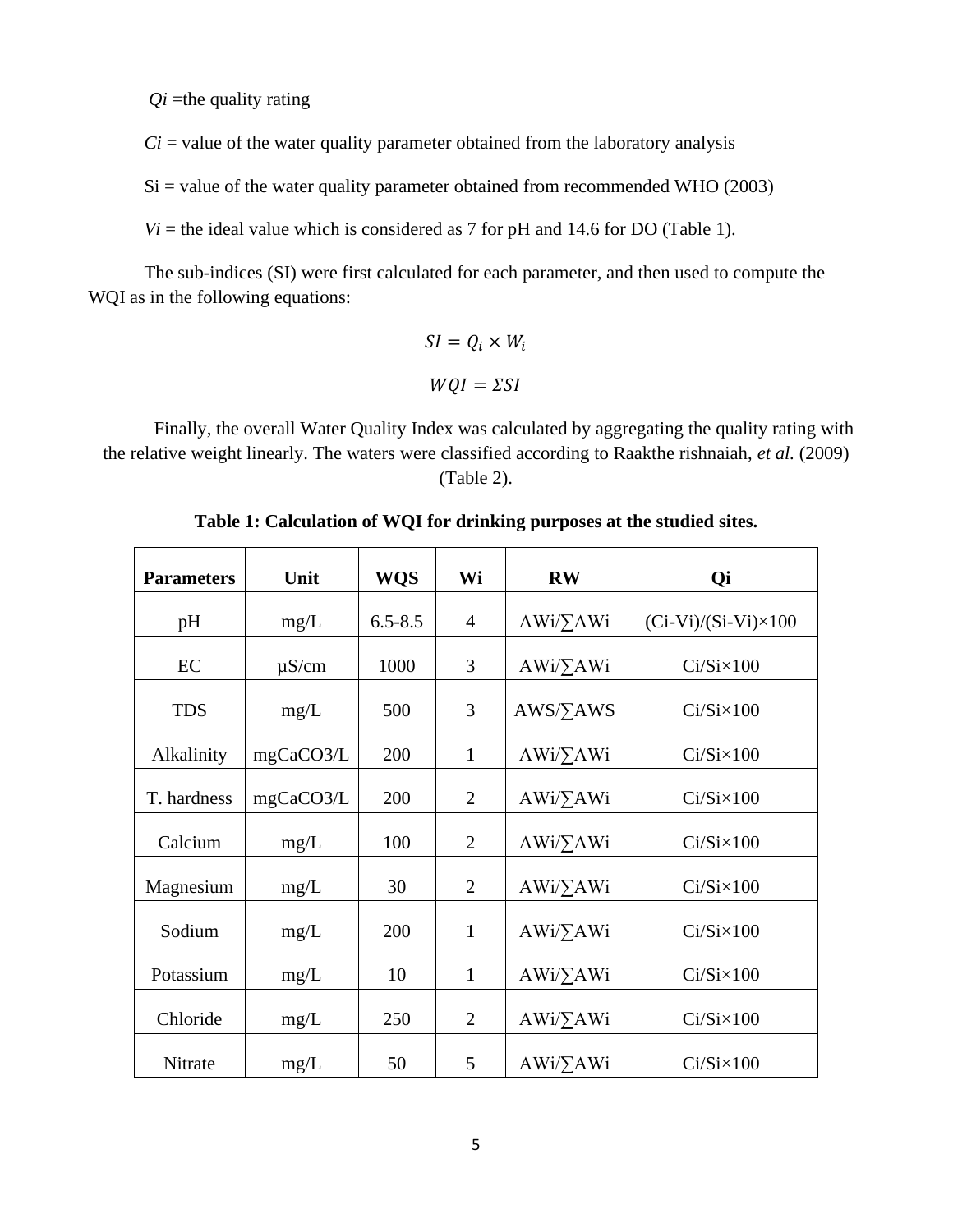**Table 2: WQI range and type of water can be classified according to Ramakrishnaiah** *et al.* **(2009).**

| Range         | <b>Type of water</b>                   |  |  |
|---------------|----------------------------------------|--|--|
| < 50          | <b>Excellent</b> water                 |  |  |
| $50.1 - 100$  | Good water                             |  |  |
| $100.1 - 200$ | Poor water                             |  |  |
| $200.1 - 300$ | Very poor water                        |  |  |
| > 300         | Water unsuitable for drinking purposes |  |  |

# **2.4. Efficiency (E%)**

Efficiency (E%) of the filters situated at tap water was calculated by determining the WQI of the before and after treated water supplied by using the formula given below (Toma and Hanna, 2017):

$$
E\% = \frac{WQI\ of\ tap\ watert - WQI\ of\ filtered\ water}{WQI\ of\ tap\ water} \times 100
$$

#### **3. RESULTS AND DISCUSSION**

The mean values of the physicochemical parameters of the various drinking water samples are presented in Table 3. The mean pH values of the different drinking water samples ranged from 7.28 to 8.46 in. These mean values of the water samples fall within the standard maximum permissible limit set by (WHO,2011). The lowest values were recorded after treatment, Although, the highest values were measured in raw water. Electrical conductivity varied between 27.66 μS/cm in treated water to 706.66 μS/cm in tap water, variations throughout this survey depend on the climate, soil, geological origin, and the content of ionic salts (Ezzat *et al.,* 2012) The maximum acceptable level of conductivity as indicate by (WHO,2011) is 1000μs/cm, and accordingly all studied wells were in the permissible range. According to (WHO, 2011) water containing TDS below 1000mg/L is usually acceptable to consumers, this has coincided with the present studied area. Since during this study higher value of total dissolved solids was 452.26mg/l observed in raw water and the lowest value was 17.79 mg/l recorded after treatment units. Most of the observed values of alkalinity in tap water were above the permissible level recommended by the (WHO,2011) for drinking water. However, after treatment, the water fell within the acceptable range. The mean values recorded for total hardness, calcium, and magnesium ions ranged from 13.33 mgCaCO<sub>3</sub>/l in treated water to 80.00 mgCaCO<sub>3</sub>/l in raw water, 0.01 mg/l to 13.33 mg/l and 1.08 mg/l to 13.26 mg/l respectively. The values for these parameters fell below the WHO specifications. These parameters reflect the nature of the geographical characteristic of the study area. Water with low magnesium can cause morbidity and mortality for cardiovascular disease, high risk of motor neuronal disease, pregnancy disorders, and pre-eclampsia while water with low calcium may be associated with a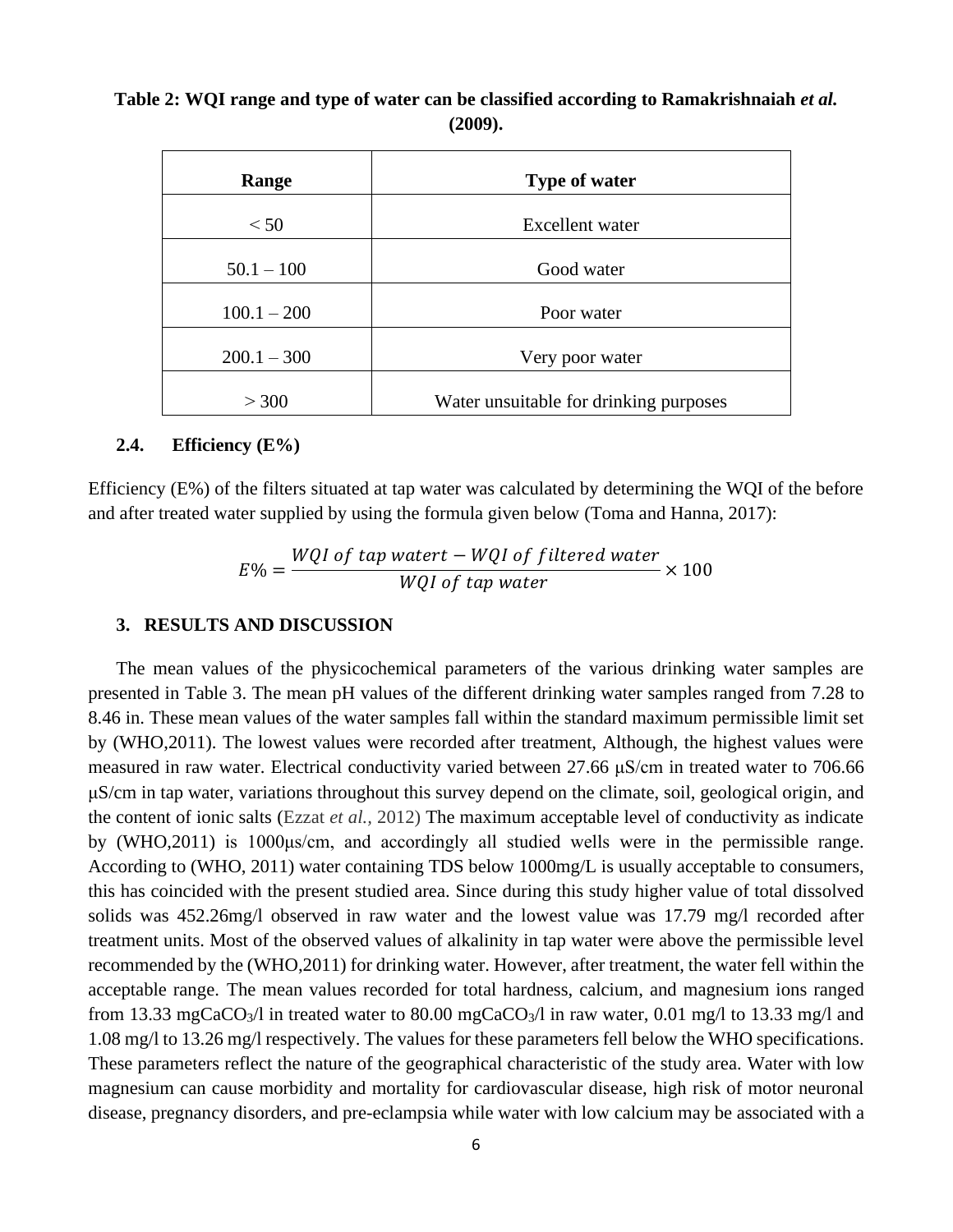higher risk of fracture in children (Balan *et al.,* 2012). The concentrations of sodium and potassium range from 5.06 to 35.45 mg/l for sodium and 0.62 to 1.40 mg/l for potassium. These differences of values of cations in different sites are possibly related to the rocks and soil characteristics of catchments area within Erbil Province (Al- Sahaf, 1976). However, water treatments will directly or indirectly cause the removal of the cations such as calcium, magnesium, potassium, and sodium to a certain degree. The values for calcium, magnesium, potassium, and sodium of raw water are consistently higher than other treatment water samples, this may be due to the efficiency of treatment units to reduce the concentrations of cations (IBWA, 2000). All the studied water brands have major anions levels falling within the WHO standard for drinking purposes (WHO,2011). Nitrate concentration levels ranged from 5.19 to 59.79 mg/L in water samples. The guidelines standards value for nitrate in drinking water were respected in all of the tested waters within the recommended value of 50 mg/l. Chloride levels varied between 2.00 to 58.33 mg/l recorded in treated waters. The desirable guideline value of chloride concentration in drinking water is 250mg/l (WHO,2011), therefore the studied sites are located within desirable levels of chloride for drinking purposes.

The water quality index is critical for displaying information about water quality and providing a warning alarm so that pollution control measures can be taken. This study might be considered a first attempt at determining water quality indices in some water treatment units installed in some homes in Erbil city, as well as Erbil in general. WQI levels are heavily influenced by the value of several physical and chemical features of water. The water quality is categorized from good to excellent using the WQI (Ramakrishnaiah *et al.,* 2009). Applying the former equations on the results of water analysis data of water (tap and filtered) have been described in (Table 4). In this study, the computed grads of WQI values were categorized into five types for human consumption according to (Ramakrishnaiah *et al.,* 2009), as they were revealed in (Table 2). The results showed that, for raw water, the samples are coming under good and excellent categories. However, after treatment, all waters fall within the excellent category and acceptable quality for human consumption. In this paper the application of the water quality index approach to water samples from tap water and six treatment units that were established in some houses in Erbil city, Kurdistan region of Iraq. Had the purpose of providing a simple, valid method for expressing the results of several parameters in order to assess the water quality. Assembling different parameters into one single number leads to an easy interpretation of the index, thus providing an important tool for management purposes (AL-Hayani, 2009).

Figure (2) represents the efficiency of the water treatment unit situated in some houses in Erbil City, it has been concluded that the tap water was good and after treatment was excellent quality throughout the study, as the efficiency of water treatment units ranges from16.25% to 39.78%. This means the efficiency of the water treatment unit varied, this may be due to reducing the ability of treatment units to treat the water from different physical and chemicals variables after a period of establishing the unity on the tap water. Strict measures and monitors should be applied in order to known the efficiency of each of water treatment that putted of some houses to treat water to become more suitable for drinking purposes (Ramakrishnaiah *et al.,* 2009).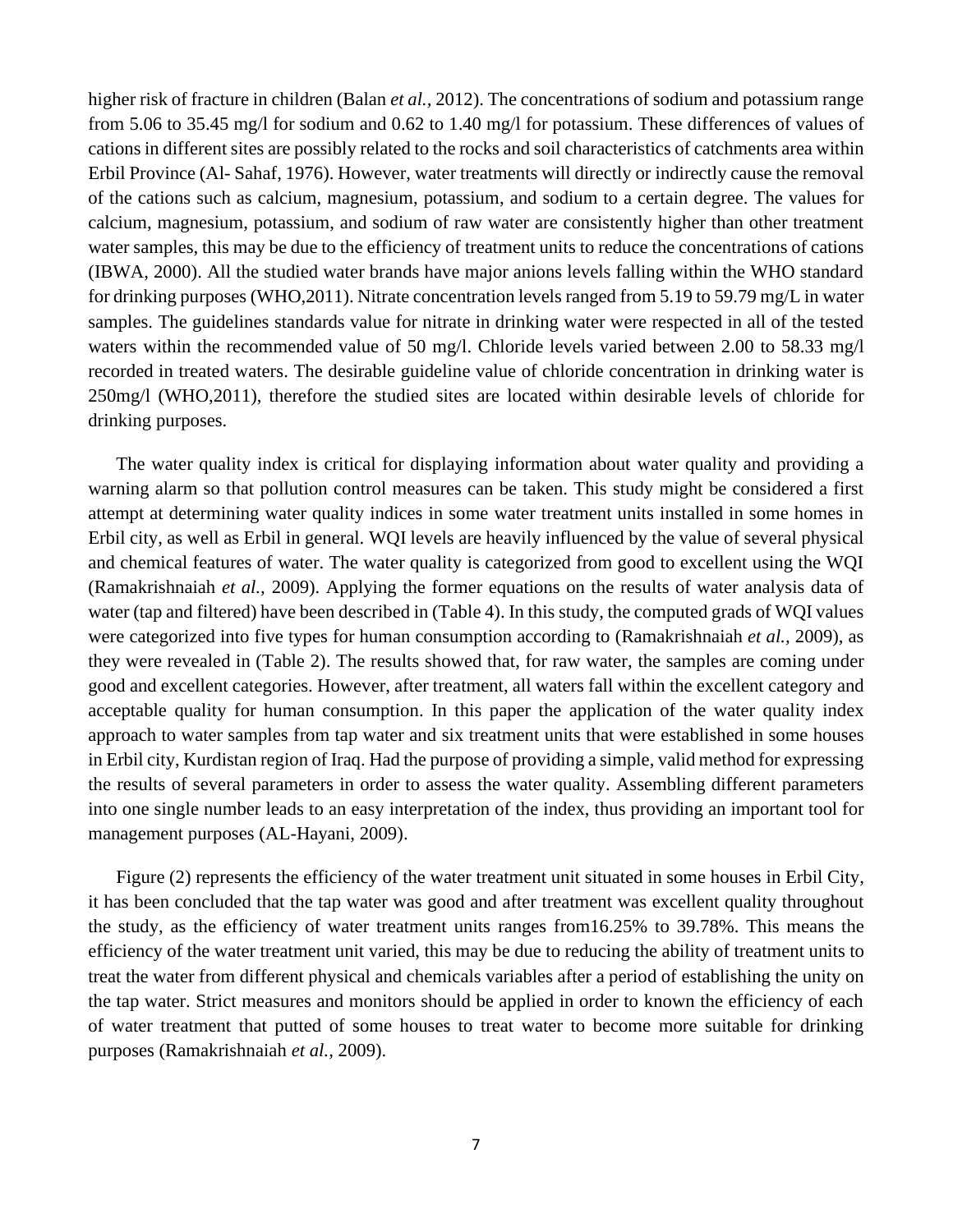| <b>Variables</b> | No. of<br>time | <b>House 1</b> | <b>House 2</b> | House 3 | <b>House 4</b> | House 5 | House 6 |
|------------------|----------------|----------------|----------------|---------|----------------|---------|---------|
| pH               | Tap            | 8.01           | 7.99           | 7.80    | 7.42           | 7.45    | 7.39    |
|                  | Filtered       | 8.46           | 8.31           | 8.05    | 7.28           | 7.84    | 7.79    |
| EC               | Tap            | 414.66         | 433.00         | 706.66  | 679.00         | 532.00  | 438.00  |
|                  | Filtered       | 76.33          | 27.66          | 246.00  | 502.00         | 80.00   | 43.33   |
| <b>TDS</b>       | Tap            | 265.38         | 277.12         | 452.26  | 264.33         | 339.00  | 218.00  |
|                  | Filtered       | 49.22          | 17.79          | 158.21  | 250.33         | 41.00   | 26.66   |
| Alkalinity       | Tap            | 212.50         | 177.50         | 256.66  | 202.50         | 203.33  | 195.83  |
|                  | Filtered       | 29.50          | 25.00          | 70.83   | 200.83         | 35.00   | 34.16   |
| T. hardness      | Tap            | 41.66          | 40.00          | 64.00   | 70.00          | 80.00   | 66.66   |
|                  | Filtered       | 25             | 26.66          | 33.33   | 56.66          | 13.33   | 16.66   |
| Calcium          | Tap            | 6.66           | 5.86           | 3.49    | 13.33          | 10.66   | 10.66   |
|                  | Filtered       | 6.13           | 2.13           | 3.73    | 6.66           | 0.01    | 0.10    |
| Magnesium        | Tap            | 6.00           | 6.08           | 13.26   | 4.40           | 6.40    | 4.80    |
|                  | Filtered       | 1.08           | 5.12           | 5.76    | 4.80           | 1.6     | 2.00    |
| Sodium           | Tap            | 14.68          | 35.45          | 22.92   | 12.62          | 32.87   | 20.34   |
|                  | Filtered       | 5.06           | 6.78           | 14.33   | 11.93          | 22.75   | 5.41    |
| Potassium        | Tap            | 1.04           | 1.14           | 1.30    | 1.40           | 1.11    | 0.98    |
|                  | Filtered       | 0.75           | 0.62           | 0.88    | 1.33           | 0.85    | 0.62    |
| Chloride         | Tap            | 2.66           | 4.66           | 6.00    | 18.33          | 13.33   | 16.66   |
|                  | Filtered       | 2.00           | 2.66           | 4.00    | 23.33          | 58.33   | 21.66   |
| Nitrate          | Tap            | 39.62          | 25.52          | 54.00   | 6.50           | 59.79   | 48.56   |
|                  | Filtered       | 23.69          | 5.19           | 44.48   | 9.37           | 23.10   | 5.50    |

# **Table 3: Physical and chemical variables were recorded in six water treatment units during November and December 2021.**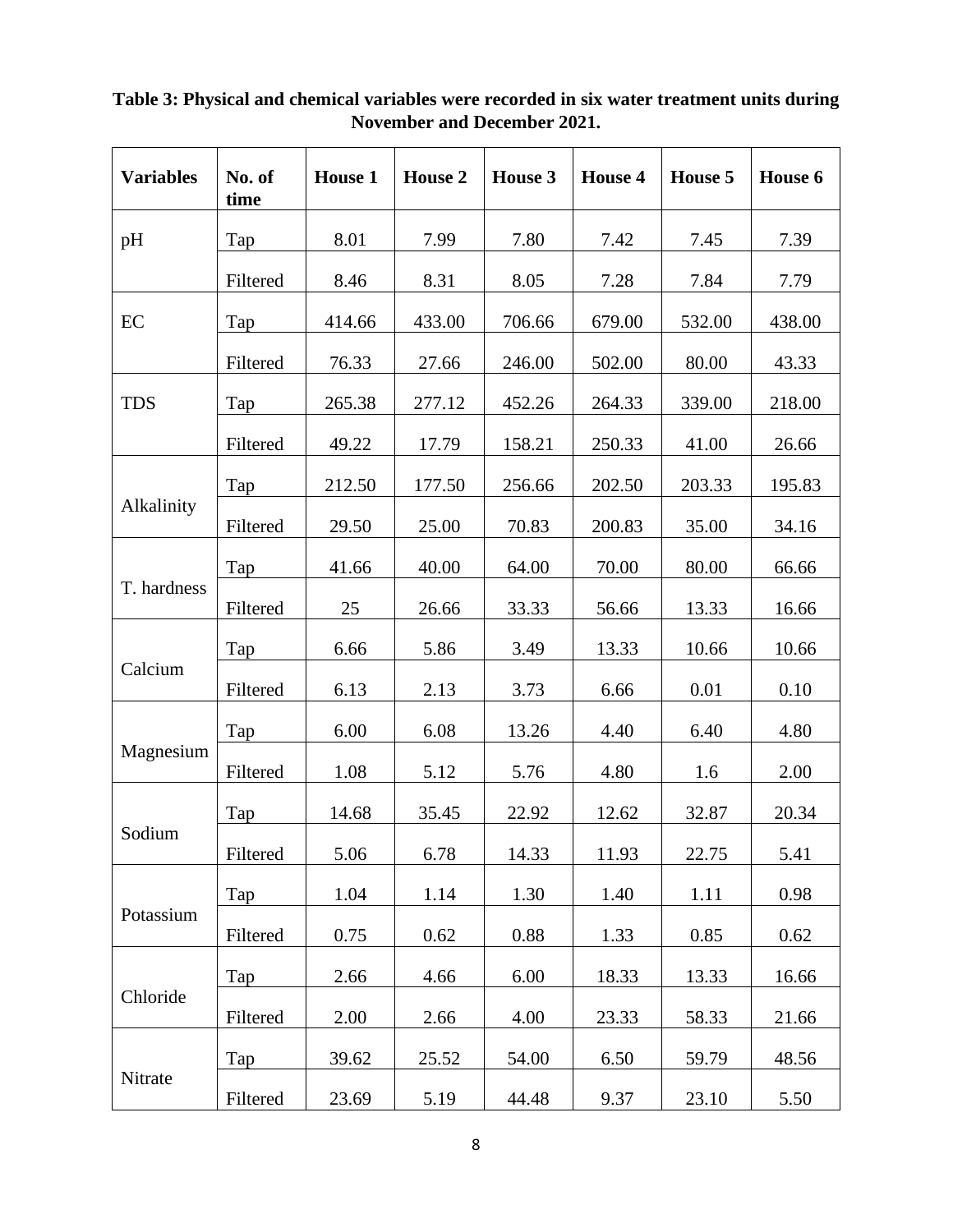| No. of<br>time | <b>House 1</b> | <b>House 2</b> | House 3     | House 4     | House 5    | House 6    |
|----------------|----------------|----------------|-------------|-------------|------------|------------|
| Tap            | 51.79          | 47.19          | 60.01       | 31.08       | 48.63      | 39.73      |
|                | (Good)         | (Excellent)    | (Good)      | Excellent)  | Excellent) | Excellent) |
| Filtered       | 46.31          | 36.61          | 48.10       | 26.02       | 32.11      | 23.92      |
|                | (Excellent)    | (Excellent)    | (Excellent) | (Excellent) | Excellent) | Excellent) |

**Table 4: Water Quality Index for six water treatment units during the studied period.**



**Figure 2: Efficiency of the water treatment units.**

# **4. CONCLUSION**

The objective of using WQI is to give a single value to the water quality of a particular source and reduce the number of different parameters into a simple expression. The results of this study revealed that all tap and filtered water in the study area was of good and excellent quality and is fit for human consumption. The efficiency of each water treatment unit differs from others and this is related to the period of establishing the unity of the tap water.

# **REFERENCE**

- Adewoye, S.O. (2010). Effects of detergent effluent discharge on the aspect of water quality of ASA river Ilorin, Nigeria. *Agre.BIO.J.ofnorh America*. 1(4):731-736.
- Akoteyon, I. S., Omotayo, A. O., Soladoye, O. and Olaoye, H.O. (2011). Determination of water quality index and suitability of urban river for municipal water supply in Lagos-Nigeria. *Europ. J. Scientific Res,* 54(2): 263-271.

Al- Sahaf, M. (1976). The Water Resources in Iraq. Dar Al-Huiya, Baghdad.Iraq.306P. (In Arabic).

Al-Ansari, N. A. (2013). Management of water resources in Iraq: perspectives and prognoses. *Journal of Scientific Research*. 5(6): 667- 684.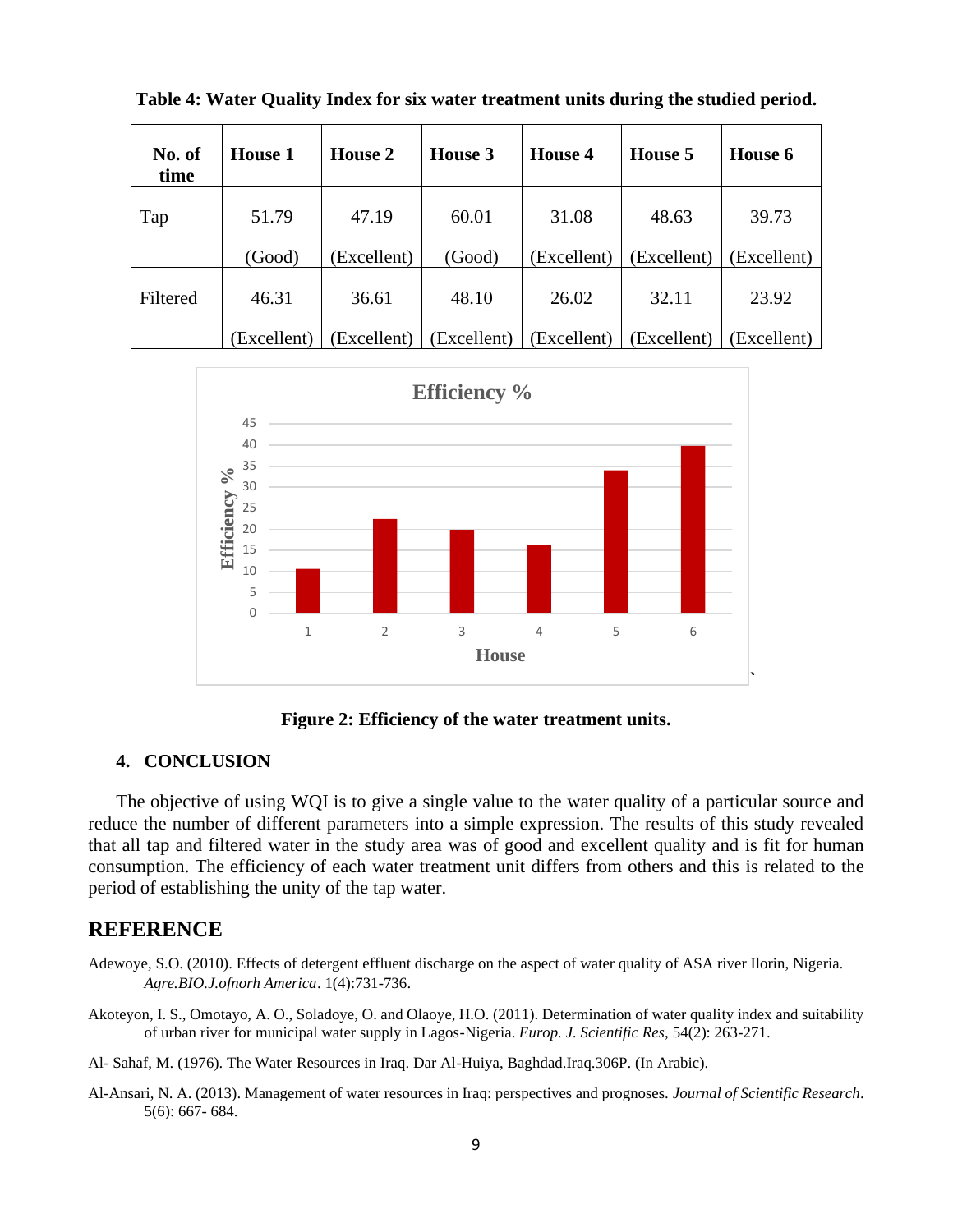- AL-Hayani, A. J. (2009). Evaluation of some ground water wells of Khaffijiyah village in Al-Anbar Governorate. *Journal of university of Anbar for Pure science*. 3 (2): 66-75.
- American Public Health Association (APHA). (2012). Standard Methods for the Examination of Water and Wastewater. Washington DC. 22th Edition.
- Atulegwu, P. U. and Njoku, J. D. (2004). The impact of biocides on water quality. *Int. Res. J.Eng. Sci. Technol*. 1: 47-52.
- Babaei Semiromi, F., Hassani, A. H., Torabian, A., Karbassi, A.R. and Hosseinzadeh Lotfi, F. (2011). Water quality index development using fuzzy logic: A case study of the Karoon river of Iran. *African J. Biotech..,* 10(50):10125-10133.
- Balan, I. N., Shivakumar, M. and Kumar, P. D. M. (2012). Anassessment of ground water quality using water quality index in Chennai, Tamil Nadu, India. *Chronicles Young Scientists*. 3(2):146-150.
- Barznji, D. A. and Ganjo, D. G. A. (2014). Assessment of the chemical quality of Water in the Halabja-Sulaimani-Kurdistan Region of Iraq. *Asian journal of water Environmental and Pollution*. **2**: 19-28.
- Bharti, N. and Katyal, D. (2011). Water quality indices used for surface water vulnerability assessment. *Int. J. Environ. Sci.,*  2(1): 154-173.
- Bustanmante, R, Butterworth, J., Flierman, M., Herbas, D., Hollander, M., Meer, S.V., Ravenstijn, P., Reynanga, M. and Zurita, G. (2004). Livelihoods in conflict: dispute over water for household-level productivity uses in Tarata Bolivia. *Aquatic ecosystem*. 1(3): 23-28.
- Chowdhury, R. M., Muntasir, S. Y. and Hossain, M. M. (2012). Study on groundwater quality and its suitability or drinking purpose in Alathur block -Perambalur district, *Archiv. Appl. Sci. Res.* 4(3): 1332-1338.
- Cunningham, W.P. and Saigo, B.W. (2001). *Environmental Science: A global concern*. 6th.Ed. McGraw-Hill. USAe. 646pp.
- Deepika, S. S. K. (2015). Water quality index assessment of Bhalswa Lake, New Delhi. *Int. J. Adv. Res*. 3(5):1052-1059.
- Ezzat, S. M., Mahdy, H. M., Abo-State, M. A., Abd El Shakour, E. H. and El-Bahnasawy, M. A. (2012). Water quality assessment of river Nile at Rosetta Branch: Impact of drains discharge. *Middle-East Journal of Scientific Research*.12:413-423.
- Graham, L. E., Graham, J. M. and Wilcox, L. E. (2006). *Plant biology*. 2nd.Ed. Pearson Prentice Hall. USA. 670pp.
- Guest, E. (1966). *Flora of Iraq*. Vol.1. Ministry of Agriculture, Baghdad, Iraq, 213pp.
- IBWA (2000), *The facts about water*. http://www. thefactsaboutwater.org/quality-and-safety/.
- Jadoon, S., Munir, S. and Abdul-hamid, A. (2014). Analyzing Water Quality in Darbandikhan Reservoir, Kurdistan Region, Iraq. *International Journal of Science and Research*. 6: 761-770.
- Karbassi, A. R., Mir Mohammad Hosseini, F., Baghvand, A. and Nazariha, M. (2011). Development of water quality index (WQI) for Gorganrood River. *Int. J. Environ. Res.* 5(4):041-1046.
- Nasirian, M. (2007). A new water quality index for environmental contamination contributed by mineral processing: A case study of Amang (tin tailing) processing activity. *J. Appli. Sci.,* 7(20): 2977-2987.
- Ramakrishnaiah, C. R., Sadashivaiah, C. and Ranganna, G. (2009) Assessment of water quality index for the groundwater in Tumkur Taluk, Karnataka State, India. *E-Journal of Chemistry*. 6 (2). p.523-530.
- Salem, M. M. (2010). Assessment of the quality Water of the northern part of the Shatt al-Arab using the water quality index. M.Sc Thesis. The University of Basra.
- Toma, J. J. and Hanna, A. M. (2017). Study of the efficiency of some water treatment units that present in houses in Erbil city-Iraq. 6th International Conference and Workshops on Basic and Applied Scien.
- World Health Organization (WHO). (2003). *Guidelines for Drinking Water Quality*. ISBN 978 92 4 154815 1. pp 81-87.